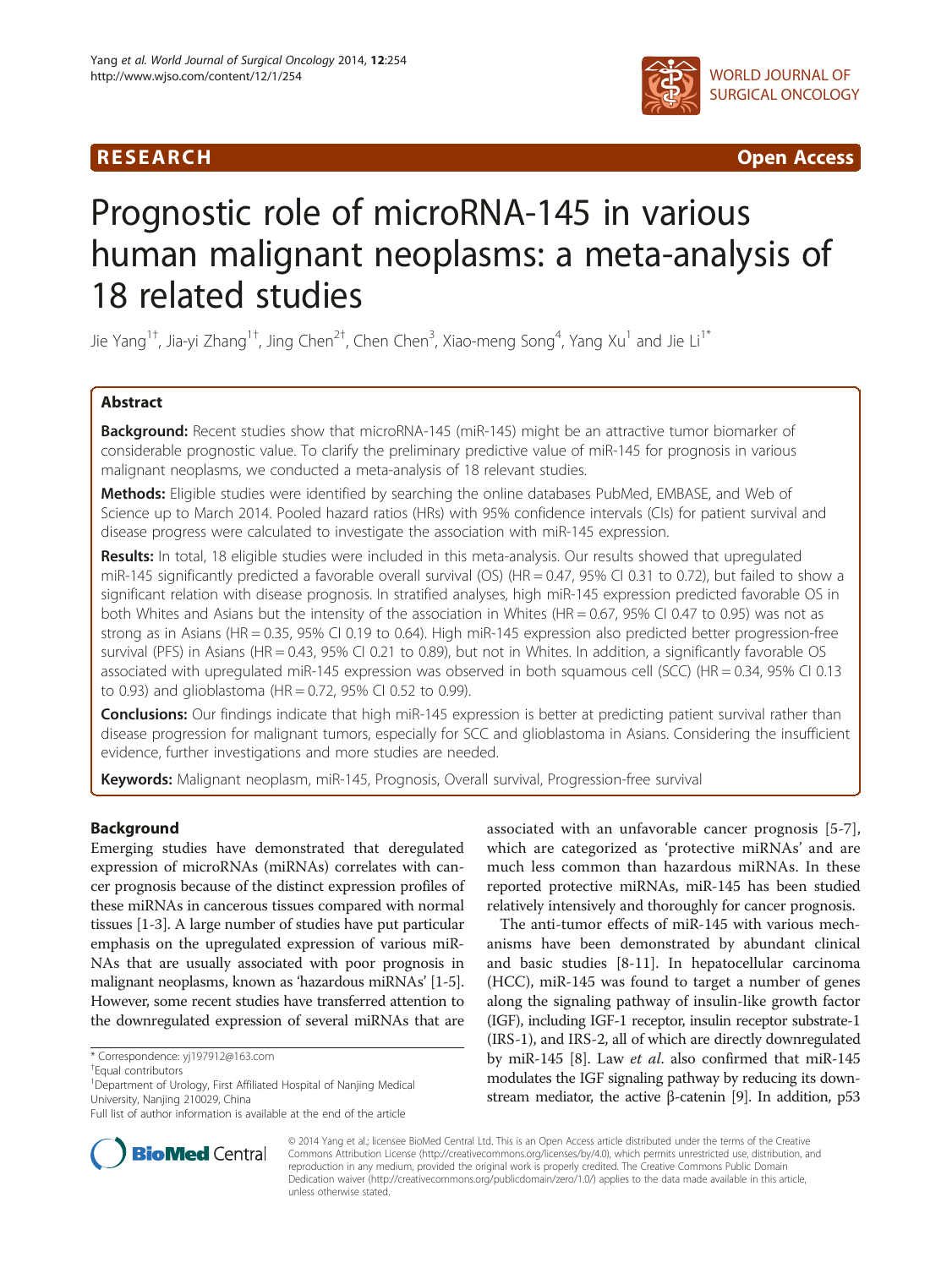<span id="page-1-0"></span>can induce miR-145 by binding directly to its promoter, after which miR-145 can silence c-Myc, demonstrating the role of miR-145 in p53-mediated c-Myc repression [[10](#page-8-0)]. In head and neck squamous cell carcinoma (SCC), miR-145 also can target the SOX9/ADAM17 axis to inhibit tumor-initiating cells and IL-6-mediated paracrine effects [[11\]](#page-8-0) (Figure 1).

As a tumor suppressor, miR-145 has been reported to have downregulated expression in various cancer tissues, although the targets of miR-145 have not been definitively identified [\[8](#page-8-0)-[11\]](#page-8-0). A number of studies have shown significant associations between low miR-145 expression and poor cancer prognosis, but other studies did not find any significant association, and still others showed a negative correlation [\[12,13\]](#page-8-0) that might cast doubt on the anti-oncogenic role of miR-145. However, in spite of these contradictory results, miR-145 is still an attractive tumor biomarker with considerable prognostic value, and deserves to be further investigated. Therefore, we conducted a meta-analysis to clarify the preliminary predictive value of miR-145 in tumor prognoses.

# Methods

# Search strategy, eligibility criteria, and data extraction

We performed this meta-analysis following the guidelines of the Meta-analysis of Observational Studies in Epidemiology group (MOOSE) [\[14](#page-8-0)]. Because newly published original works may get overlooked, we searched PubMed, EMBASE, and Web of Science up to March 2014 to identify relevant studies. Several combinations

of the following keywords were simultaneously applied: 'cancer', 'carcinoma', 'neoplasm', 'tumour', 'tumor', 'micro-RNA-145', 'microrna-145', 'miRNA-145', 'miR-145', 'survival', 'recurrence', 'relapse', 'metastasis', and 'prognosis'. Studies were considered eligible for further evaluation when they met the following criteria: studies that 1) focused on patients with any malignant neoplasmI and 2) investigated the association between miR-145 expression and prognosis outcomes. In addition, the bibliographies of all eligible studies were reviewed for additional relevant publications to supplement our literature search. When studies deriving from the same series of study subjects were reported in multiple publications, only the most recent and the most complete studies were used for the meta-analysis.

To fit the eligible criteria, selected studies had to be published in English, had to focus on human malignant tumors, and had to have performed stratified analyses on patient prognoses using the dichotomous expression levels of miR-145. Studies lacking the key data of hazard ratios (HRs) or confidence intervals (CIs), without survival curves, were not analyzed. A flow diagram of the study selection process is presented in Figure [2.](#page-2-0)

Extracted data elements included the following: 1) first author name and publication year; 2) characteristics of the studied population, including patient nationality, ethnicity, disease, pathological type, and sample category; 3) detection method and cut-off definition; 4) follow-up time; and 5) HRs of elevated miR-145 expression for overall survival (OS), recurrence-free survival (RFS), disease-

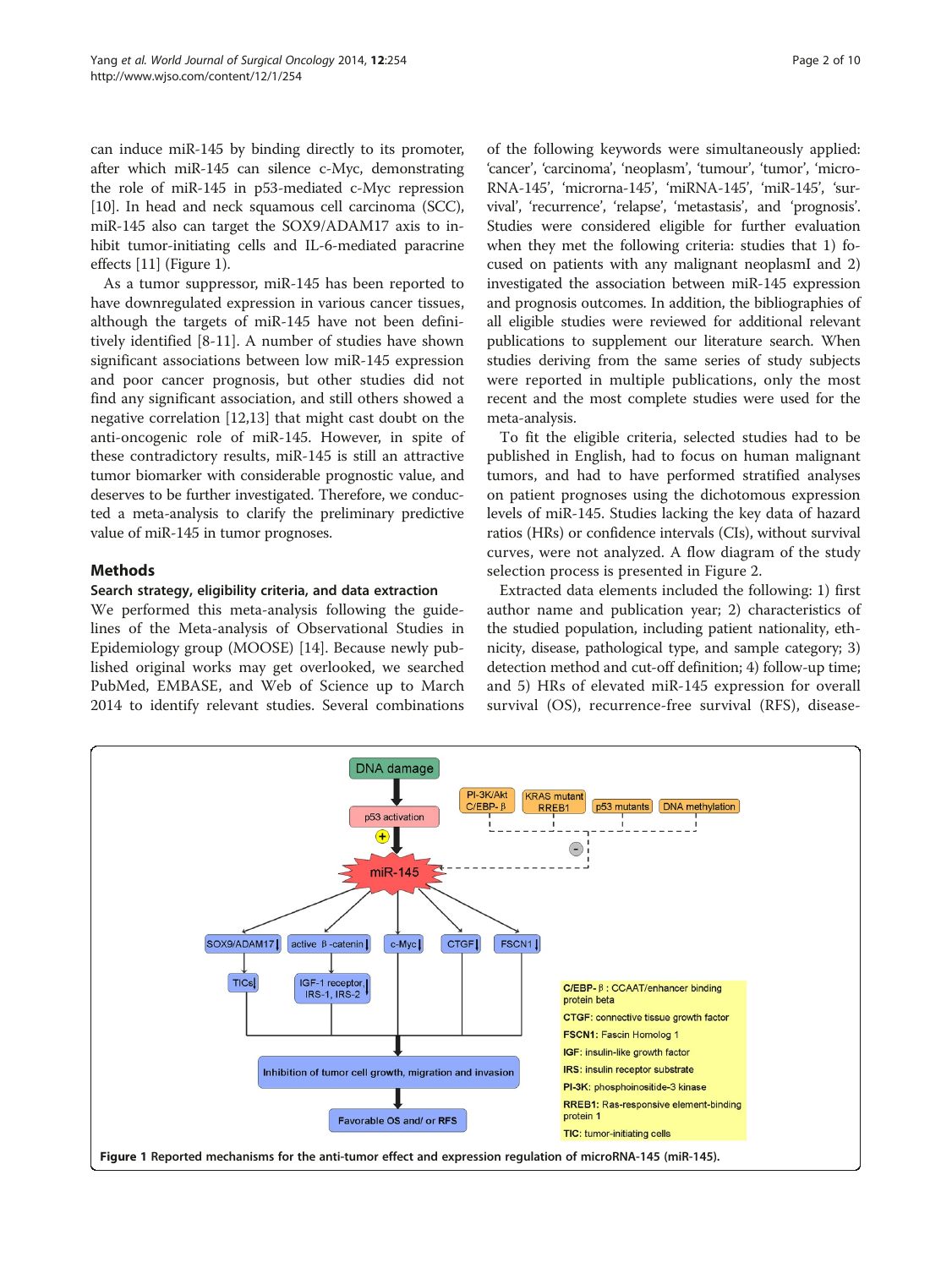<span id="page-2-0"></span>

free survival (DFS), metastasis-free survival (MFS), and progression-free survival (PFS), along with their 95% CIs and P values. If HRs and 95% CIs were not directly reported in publications, the total numbers of cases and deaths in each group were extracted to calculate HRs [[15](#page-8-0)]. If only Kaplan-Meier curves were available, data were extracted from graphical survival plots to extrapolate HRs and 95% CIs, using previously described methods [\[16,17](#page-8-0)]. All the aforementioned data are comprehensively detailed in Table [1](#page-3-0) and Table [2](#page-4-0).

# Statistical analysis

The aggregation of HRs and 95% CIs were calculated following Tierney method [\[17\]](#page-8-0). Forest plots were used to estimate the effect of miR-145 expression on patient survival and disease progress. Heterogeneity test for pooled HRs was verified by Cochran Q-test and Higgins I-squared statistic  $(I^2)$ . Heterogeneity was considered statistically significant at  $P < 0.1$  or if the percentage of  $I<sup>2</sup>$  was greater than 50%; if so, the random-effects model (DerSimonian and Laird method) was applied, otherwise, the fixed-effects model (Mantel-Haenszel test) was used [[18](#page-8-0)]. In addition, we also executed stratified analyses to minimize the influence of heterogeneity by classifying analyzed studies into subgroups based on similar characteristics. Publication bias was estimated by Egger linear regression test with a funnel plot [\[19](#page-8-0)]. All P values were two-sided and a  $P < 0.05$  was considered statistically significant. All statistical analyses were conducted with Stata® (v11; StataCorp LP, College Station, TX, USA).

# Results

## Summary of analyzed studies

In total, 447 studies focusing on the relationship between miR-145 and cancer were identified from an initial online literature search, and 363 studies were excluded by manual screening of titles and abstracts. The full text of the remaining 84 studies was further evaluated, and finally, 18 studies [\[5](#page-7-0)[-7,9,11-13,20-30\]](#page-8-0) were considered eligible for this meta-analysis (Table [1](#page-3-0)). The selection process and excluding reasons of candidate studies are shown in detail in Figure 2.

Of the 18 included studies, 11 studies in our metaanalysis were carried out with White subjects, and 7 with Asian subjects. Quantitative reverse transcription PCR (qRT-PCR) was used to measure miR-145 expression in 17 studies, while the remaining study used microarray. The malignant neoplasms studied consisted of glioma, non-small cell lung cancer (NSCLC), head and neck cancer (HNC), prostate cancer (PCa), osteosarcoma, HCC, and colorectal, esophageal, cervical, breast, and ovarian cancers. The pathological types comprised glioblastoma, adenocarcinoma, small cell carcinoma, sarcoma, and squamous cell carcinoma (SCC). Seven of the analyzed studies reported the OS of patients, eight focused on PFS (including RFS, DFS, and MFS), and three investigated both OS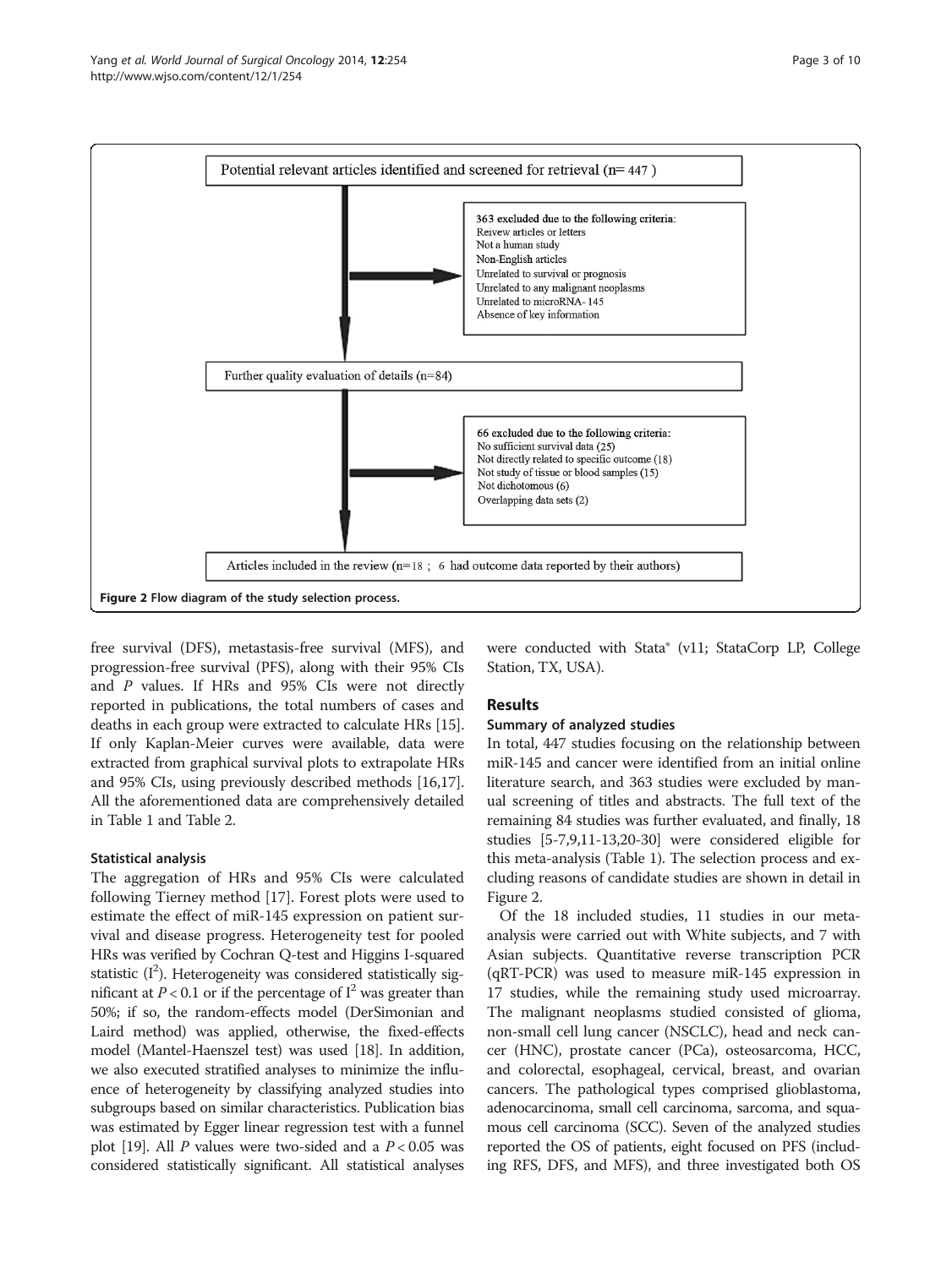| First author, year of Patient country<br>publication, and<br>reference | of origin  | Dominant Study<br>ethnicity | design | Malignant<br>disease | Main type of<br>pathology | <b>Detected</b><br>sample | Survival Source<br>analysis of HR |           | <b>Maximum</b><br>follow-up,<br>months |
|------------------------------------------------------------------------|------------|-----------------------------|--------|----------------------|---------------------------|---------------------------|-----------------------------------|-----------|----------------------------------------|
| Lee, 2013 [5]                                                          | <b>USA</b> | White                       | R      | Brain glioma         | Glioblastoma              | Tissue                    | <b>OS</b>                         | Reported  | 120                                    |
| Saija, 2013 [6]                                                        | Finland    | White                       | R      | Brain glioma         | Glioblastoma              | Tissue                    | <b>OS</b>                         | SC        | 135                                    |
| Campayo, 2013 [7]                                                      | Spain      | White                       | R.     | <b>NSCLC</b>         | Adeno/SCC                 | Tissue                    | <b>RFS</b>                        | <b>SC</b> | 36                                     |
| Yu, 2013 [11]                                                          | China      | Asian                       | R      | <b>HNC</b>           | SCC                       | Tissue                    | <b>OS</b>                         | <b>SC</b> | 60                                     |
| Avgeris, 2013 [20]                                                     | Greece     | White                       | R      | Prostate cancer      | Adeno                     | Tissue                    | <b>DFS</b>                        | Reported  | 72                                     |
| Tang, 2013 [21]                                                        | China      | Asian                       | R      | Osteosarcoma         | Sarcoma                   | Tissue                    | OS/DFS                            | Reported  | 152                                    |
| Tanaka, 2013 [22]                                                      | Japan      | Asian                       | R      | Esophageal cancer    | <b>SCC</b>                | Serum                     | PFS <sup>a</sup>                  | SC        | 39                                     |
| Speranza, 2012 [23]                                                    | Italy      | White                       | R      | Brain glioma         | Glioblastoma              | Tissue                    | <b>OS</b>                         | <b>SC</b> | 18                                     |
| Kang, 2012 [24]                                                        | Korea      | Asian                       | R      | Prostate cancer      | Adeno                     | Tissue                    | <b>RFS</b>                        | Reported  | 55                                     |
| Schee, 2012 [25]                                                       | Norway     | White                       | R      | <b>CRC</b>           | Adeno                     | Tissue                    | <b>MFS</b>                        | SC        | 60                                     |
| Law, 2012 [9]                                                          | China      | Asian                       | R      | <b>HCC</b>           | Adeno                     | Tissue                    | <b>DFS</b>                        | SC        | 144                                    |
| Ko, 2012 [12]                                                          | Canada     | White                       | R      | Esophageal cancer    | <b>SCC</b>                | Tissue                    | <b>DFS</b>                        | <b>SC</b> | 32                                     |
| Huang, 2012 [26]                                                       | China      | Asian                       | R.     | Cervical cancer      | Small cell carcinoma      | Tissue                    | <b>OS</b>                         | SC        | 70                                     |
| Marchini, 2011 [27]                                                    | Italy      | White                       | R      | EOC                  | Adeno                     | Tissue                    | OS/PFS                            | Reported  | 143                                    |
| Radojicic, 2011 [28]                                                   | Greece     | White                       | R      | Breast cancer        | Adeno                     | Tissue                    | OS/DFS                            | SC        | 120                                    |
| Leite, 2011 [13]                                                       | Brazil     | White                       | R      | Prostate cancer      | Adeno                     | Tissue                    | <b>RFS</b>                        | Reported  | 122                                    |
| Hamano, 2011 [29]                                                      | Japan      | Asian                       | R      | Esophageal cancer    | <b>SCC</b>                | Tissue                    | <b>OS</b>                         | <b>SC</b> | 97                                     |
| Drebber, 2011 [30]                                                     | Germany    | White                       | R      | Rectal cancer        | Adeno                     | Tissue                    | <b>OS</b>                         | <b>SC</b> | 72                                     |

<span id="page-3-0"></span>Table 1 Main characteristics of studies included in the meta-analysis

Adeno, adenocarcinoma; CRC, colorectal cancer; DFS, disease-free surviva; EOC, epithelial ovarian cancer; HCC, hepatocellular carcinoma; HNC, head and neck cancer; HR, hazard ratio; MFS, metastasis-free survival; NSCLC, non-small cell lung cancer; OS, overall survival; P, prospective; PFS, progression-free survival; R, retrospective; RCC, renal cell carcinoma; RFS, relapse-free survival; SC, survival curve; SCC, squamous cell carcinoma. <sup>a</sup>PFS included any of the following: DFS, MFS or RFS.

and PFS. All of the analyzed studies were retrospective, and maximal follow-up time ranged from 18 to 152 months. The main characteristics of analyzed studies are systematically listed in Table 1 and Table [2.](#page-4-0)

## Overall survival associated with miR-145 expression

Ten articles analyzed OS, and seven of these showed statistical significance (Table [2](#page-4-0)). Significant heterogeneity between studies was observed ( $P < 0.001$ ,  $I^2 = 83.9\%$ ), thus a random-effects model was applied to estimate a pooled HR along with 95% CI. Our results showed that upregulated miR-145 expression was a significant predictor of favorable OS (pooled  $HR = 0.47$ , 95% CI 0.31 to 0.72) (Table [3](#page-4-0); Figure [3](#page-5-0)A).

Furthermore, we performed stratified analyses by classifying studies into subgroups of ethnicity and main pathologic type (Table [3;](#page-4-0) Figure [3A](#page-5-0); Figure [4](#page-6-0)A). First, six studies in the White subgroup displayed a better OS associated with elevated miR-145 expression (pooled HR = 0.67, 95% CI 0.47 to 0.95) by a random-effects model ( $P = 0.032$ ,  $I^2 = 59.1\%$ ). The other four studies in Asians also showed that high miR-145 expression was significantly associated with a favorable OS (pooled HR = 0.35, 95% CI 0.19 to 0.64) using a random model

 $(P = 0.025, I^2 = 67.9\%)$ . Second, eight studies were divided into three main pathologic subgroups of adenocarcinoma, SCC, and glioblastoma. High miR-145 expression was found to be significantly associated with favorable OS in both SCC (pooled HR = 0.34, 95% CI 0.13 to 0.93) and glioblastoma (pooled  $HR = 0.72$ , 95% CI 0.52 to 0.99). No significant association was found for the adenocarcinoma subgroup (pooled HR = 0.47, 95% CI 0.14 to 1.61).

#### Tumor progression associated with miR-145 expression

We analyzed tumor progression by combining disease recurrence and metastasis. Eleven studies were included in PFS analysis, and five showed statistical significance (Table [2](#page-4-0)). A random-effects model was applied to calculate the pooled HR along with 95% CI for the significant heterogeneity (P < 0.001,  $I^2 = 72.9\%$ ), but failed to show any statistical significance (pooled HR = 0.87, 95% CI 0.51 to 1.47) (Table [3](#page-4-0)).

Stratified analyses displayed that high miR-145 expression was a significantly favorable prediction for tumor progression in Asian subgroup of four studies (pooled  $HR = 0.43, 95\% \text{ CI } 0.21 \text{ to } 0.89$  by a random-effects model (P = 0.090,  $I^2$  = 53.8%), but failed to show a significant association between miR-145 expression and tumor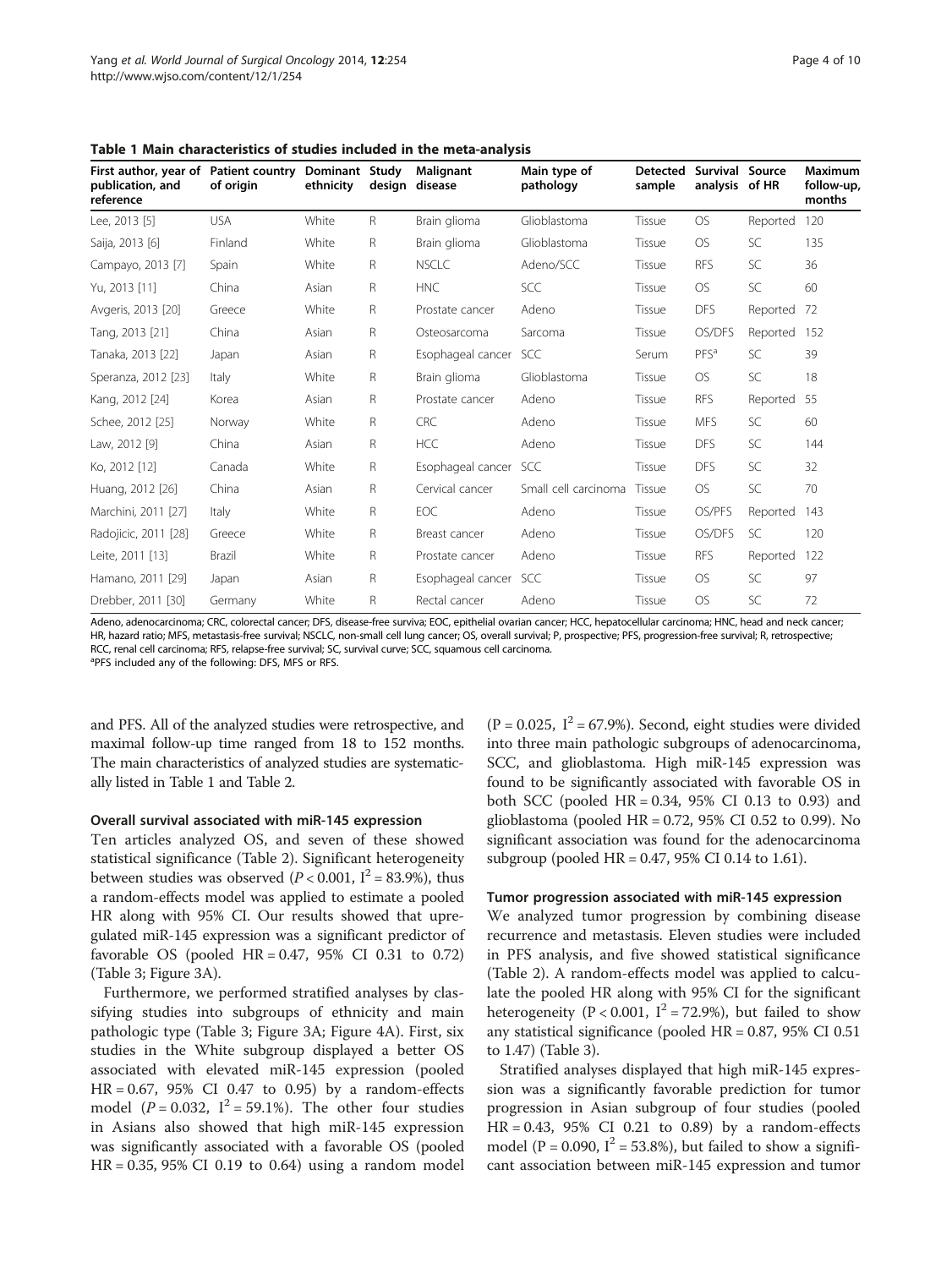<span id="page-4-0"></span>

| First author, year<br>of publication, | Assay<br>method | Cut-off<br>value | Cases, n        |                | <b>OS</b>                            |           | PFS <sup>a</sup>                     |           |
|---------------------------------------|-----------------|------------------|-----------------|----------------|--------------------------------------|-----------|--------------------------------------|-----------|
| and reference                         |                 |                  | High expression | Low expression | HR (95% CI)                          | P         | HR (95% CI)                          | P         |
| Lee 2013 [5]                          | gRT-PCR         | Mean             | <b>NM</b>       | <b>NM</b>      | 0.84 (0.74 to 0.97) (M) <sup>b</sup> | 0.017     | <b>NM</b>                            | <b>NM</b> |
| Saija 2013 [6]                        | Microarray      | Three-fold       | 215             | 53             | 0.67 (0.49 to 0.92) $(U)^{b}$        | < 0.01    | <b>NM</b>                            | <b>NM</b> |
| Campayo 2013 [7]                      | gRT-PCR         | Mean             | 56              | 14             | <b>NM</b>                            | <b>NM</b> | 0.30 (0.12 to 0.73) (M) <sup>b</sup> | 0.015     |
| Yu 2013 [11]                          | aRT-PCR         | Two-fold         | 125             | 125            | 0.21 (0.14 to 0.31) $(U)^{b}$        | < 0.01    | <b>NM</b>                            | <b>NM</b> |
| Avgeris 2013 [20]                     | gRT-PCR         | Mean             | 35              | 27             | <b>NM</b>                            | <b>NM</b> | 0.79 (0.31 to 2.04) (M)              | 0.629     |
| Tang 2013 [21]                        | gRT-PCR         | Median           | 77              | 89             | 0.28 (0.11 to 0.91) (M)              | 0.010     | 0.24 (0.09 to 0.83) (M)              | 0.008     |
| Tanaka 2013 [22]                      | gRT-PCR         | Median           | 32              | 32             | <b>NM</b>                            | <b>NM</b> | 0.89 (0.38 to 2.09) (U) <sup>b</sup> | 0.809     |
| Speranza 2012 [23]                    | gRT-PCR         | Median           | 8               | $\overline{7}$ | 0.23 (0.06 to 0.83) $(U)^b$          | 0.018     | <b>NM</b>                            | <b>NM</b> |
| Kang 2012 [24]                        | gRT-PCR         | Median           | <b>NM</b>       | <b>NM</b>      | <b>NM</b>                            | <b>NM</b> | 0.68 (0.22 to 2.14) (U)              | 0.510     |
| Schee 2012 [25]                       | gRT-PCR         | Median           | 96              | 97             | <b>NM</b>                            | <b>NM</b> | 1.41 (0.76 to 2.59) (U) <sup>b</sup> | 0.290     |
| Law 2012 [9]                          | gRT-PCR         | 1.5-fold         | 15              | 32             | <b>NM</b>                            | <b>NM</b> | 0.22 (0.09 to 0.57) (U) <sup>b</sup> | < 0.05    |
| Ko 2012 [12]                          | gRT-PCR         | Two-fold         | 13              | 12             | <b>NM</b>                            | <b>NM</b> | 2.56 (1.06 to 6.18) (U) <sup>b</sup> | 0.037     |
| Huang 2012 [26]                       | gRT-PCR         | Mean             | 22              | 22             | 0.47 (0.17 to 1.33) $(M)^b$          | 0.072     | <b>NM</b>                            | <b>NM</b> |
| Marchini 2011 [27]                    | aRT-PCR         | Median           | <b>NM</b>       | <b>NM</b>      | 0.14 (0.03 to 0.75) (M)              | 0.022     | 2.24 (0.47 to 10.59) (M)             | 0.309     |
| Radojicic 2011 [28]                   | gRT-PCR         | Mean             | 38              | 49             | 1.19 (0.58 to 2.45) (U) <sup>b</sup> | 0.824     | 1.04 (0.52 to 2.09) (U) <sup>b</sup> | 0.882     |
| Leite 2011 [13]                       | gRT-PCR         | Mean             | <b>NM</b>       | <b>NM</b>      | <b>NM</b>                            | <b>NM</b> | 3.35 (1.32 to 8.50) (M)              | 0.011     |
| Hamano 2011 [29]                      | gRT-PCR         | Median           | 49              | 49             | 0.58 (0.33 to 0.99) $(U)^b$          | 0.023     | <b>NM</b>                            | <b>NM</b> |
| Drebber 2011 [30]                     | aRT-PCR         | Median           | 35              | 15             | 0.38 (0.11 to 1.31) $(U)^b$          | 0.244     | <b>NM</b>                            | <b>NM</b> |

CI, confidence interval; DFS, disease-free survival; HR, hazard ratio; M, multivariate analysis; MFS, metastasis-free survival; NM, not mentioned; OS, overall survival; PFS, progression-free survival; qRT-PCR, quantitative real-time PCR; RFS, relapse-free survival; U, univariate analysis.

<sup>a</sup>PFS included any of the following: DFS, MFS or RFS. <sup>b</sup>HR and 95% CI calculated by survival curve.

#### Table 3 Patient survival or disease progression by total and stratified analyses

| Subgroup                   |                | <b>OS</b>                           | <b>PFS</b> <sup>a</sup> |                |                                           |         |  |
|----------------------------|----------------|-------------------------------------|-------------------------|----------------|-------------------------------------------|---------|--|
|                            | n              | HR (95% CI)                         | P value                 | n              | HR (95% CI)                               | P value |  |
| Total                      | 10             | 0.47 (0.31 to 0.72) <sup>b</sup>    | < 0.001                 | 11             | 0.87 (0.51 to $1.47$ ) <sup>b</sup>       | 0.596   |  |
| Subtotal by ethnicity      |                |                                     |                         |                |                                           |         |  |
| White                      | 6              | 0.67 (0.47 to 0.95) <sup>b</sup>    | 0.026                   | 7              | 1.27 (0.71 to 2.26) <sup>b</sup>          | 0.420   |  |
| Asian                      | $\overline{4}$ | 0.35 (0.19 to 0.64) <sup>b</sup>    | 0.001                   | $\overline{4}$ | 0.43 $(0.21 \text{ to } 0.89)^{\text{b}}$ | 0.024   |  |
| Subtotal by disease        |                |                                     |                         |                |                                           |         |  |
| Brain glioma               | 3              | 0.72 (0.52 to 0.99) <sup>b</sup>    | 0.045                   |                |                                           |         |  |
| Prostate cancer            |                |                                     |                         | 3              | 1.25 (0.45 to 3.48) <sup>b</sup>          | 0.671   |  |
| Esophageal cancer          |                |                                     |                         | $\overline{2}$ | 1.50 (0.53 to 4.22) <sup>b</sup>          | 0.443   |  |
| Subtotal by main pathology |                |                                     |                         |                |                                           |         |  |
| Adeno                      | 3              | 0.47 (0.14 to $1.61$ ) <sup>b</sup> | 0.228                   | 7              | 1.01 (0.55 to 1.89) <sup>b</sup>          | 0.965   |  |
| <b>SCC</b>                 | $\overline{2}$ | 0.34 (0.13 to 0.93) <sup>b</sup>    | 0.035                   | $\overline{2}$ | 1.50 (0.53 to 4.22) <sup>b</sup>          | 0.443   |  |
| Glioblastoma               | 3              | 0.72 (0.52 to 0.99) <sup>b</sup>    | 0.045                   |                |                                           |         |  |

OS, overall survival; PFS, progression-free survival including any of relapse-free survival (RFS), disease-free survival (DFS), and metastasis-free survival (MFS); N, number of studies; HR, hazard ratio; CI, confidence interval; SqCa, squamous carcinoma; Adeno, adenocarcinoma. a PFS included any of the following: DFS, MFS or RFS.

 $^{\rm b}$ The HRs and 95% CIs of the analyzed studies were pooled by the random-effects model if the P value for heterogeneity was less than 0.10 or I<sup>2</sup> was greater than 50%.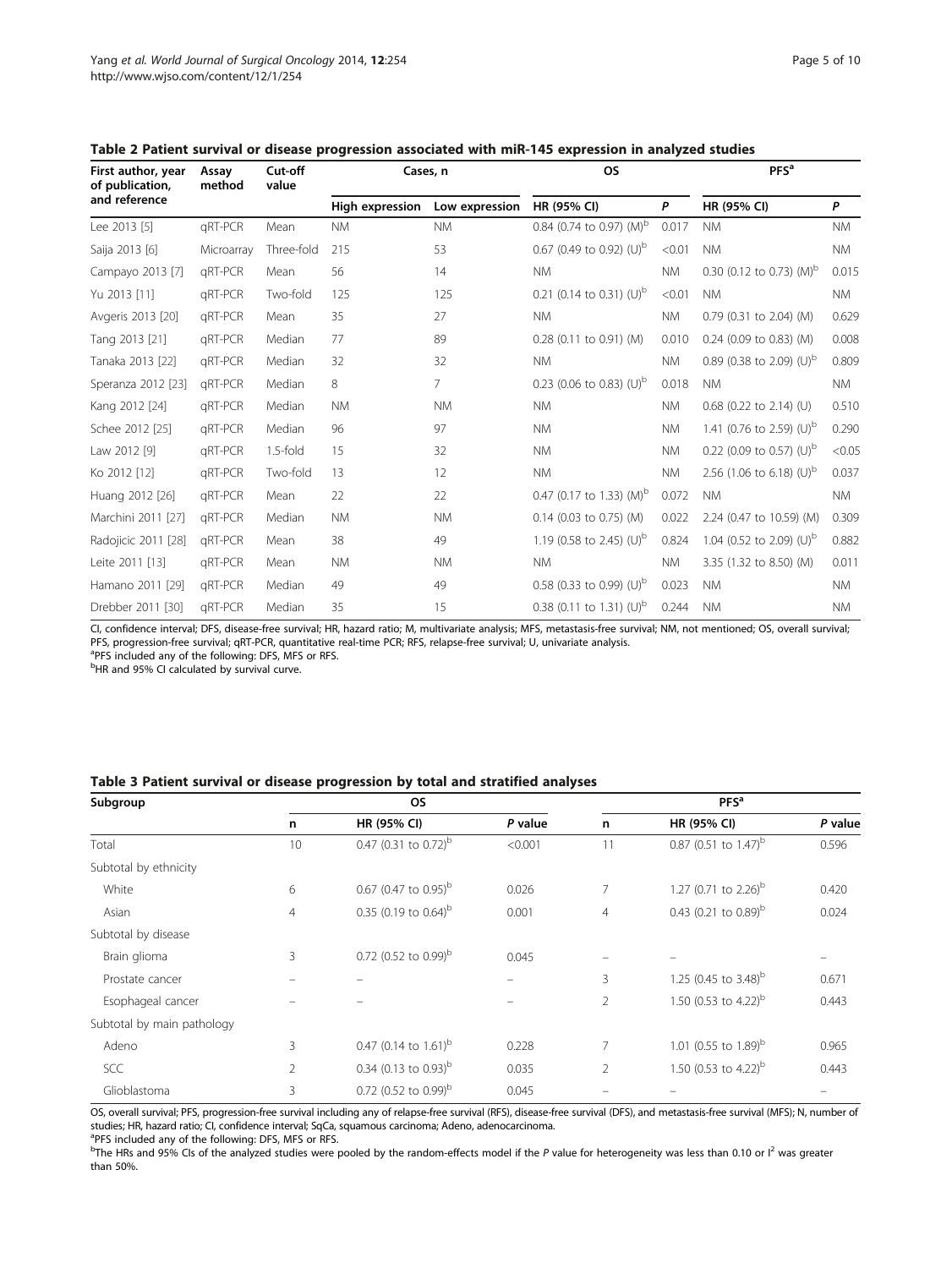<span id="page-5-0"></span>

progression in White subgroup of seven studies (pooled HR = 1.27, 95% CI 0.71 to 2.26) (Table [3;](#page-4-0) Figure 3B). In addition, no significant relevance was observed in subgroups of PCa (pooled HR = 1.25, 95% CI 0.45 to 3.48), adenocarcinoma (pooled  $HR = 1.01$ , 95% CI 0.55 to 1.89), and squamous carcinoma (pooled HR = 1.50, 95% CI 0.53 to 4.22) (Table [3](#page-4-0); Figure [4](#page-6-0)B; Figure [4C](#page-6-0)).

# Publication bias

Publication bias of total analyses for patient survival and tumor progression was evaluated by funnel plots and Egger tests. As expected, the funnel plots were symmetrical and the P values of the Egger test were 0.076 for OS and 0.566 for PFS, suggesting the absence of significant publication bias (Figure 3C, D).

## **Discussion**

Aberrant expression of miRNAs has been found in various diseases including human carcinomas, and specific miRNAs have been shown to play crucial roles in the biological behaviors of initiation, progression, migration, and invasion of tumors [[31-35](#page-8-0)]. Compared with mRNAs and proteins, miRNAs are more stable and not easily degraded. They can be detected accurately by qRT-PCR in both fresh and formalin-fixed tissues [\[36](#page-8-0)], and can also be quantified in serum, urine, or saliva samples [[37](#page-8-0)]. Therefore, miRNAs are considered promising tumor biomarkers for early diagnosis and accurate prognosis, as well as potential targets for clinical treatment [[1,3](#page-7-0),[22,36](#page-8-0),[38,39](#page-8-0)].

Recent researches have shown that downregulation of miR-145 expression is significantly associated with poor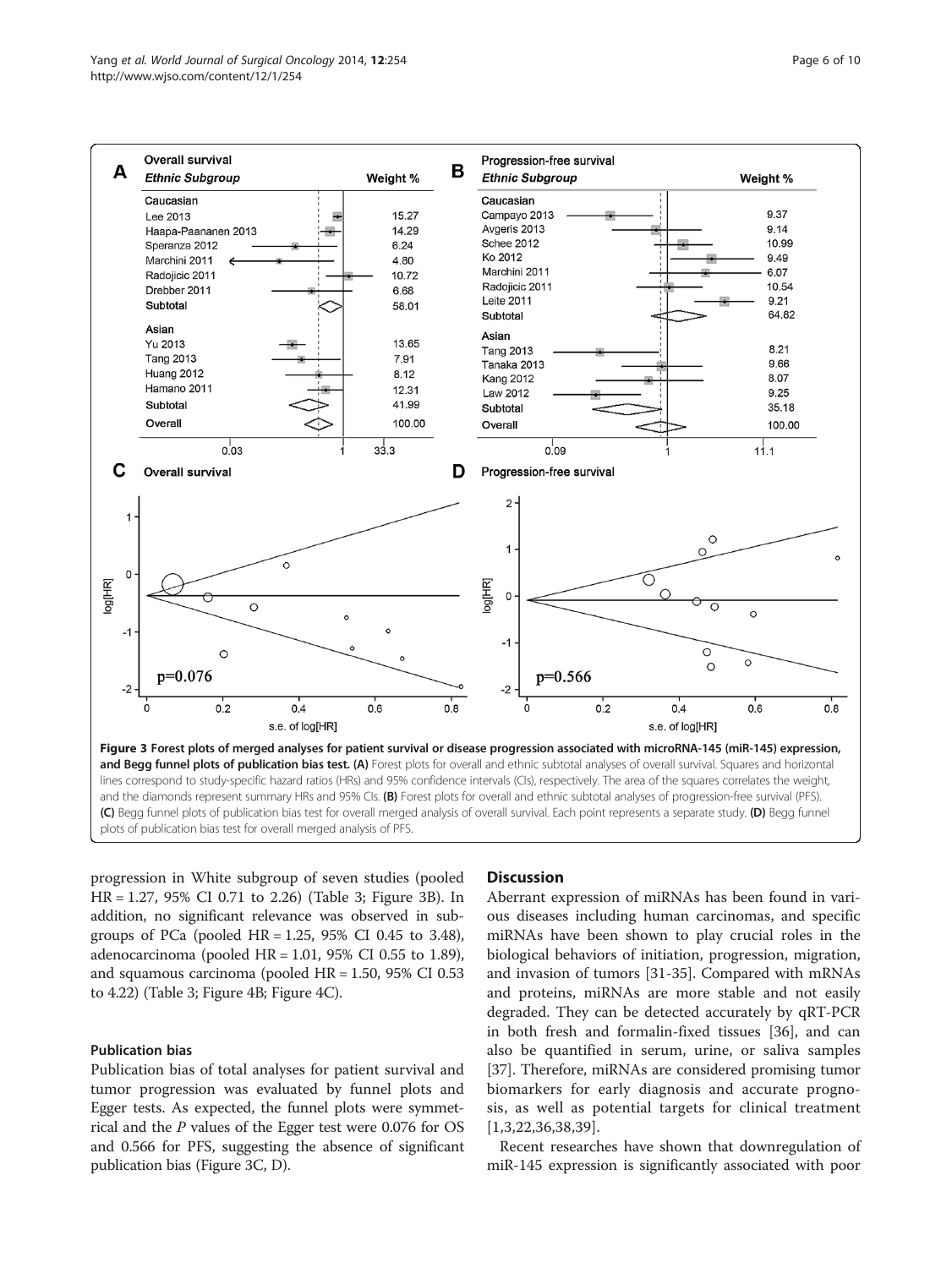<span id="page-6-0"></span>

survival and prognostic outcomes of patients with cancer [[5-](#page-7-0)[9,11,21,27,29\]](#page-8-0). Lee *et al.* reported that low miR-145 expression in glial tumors predicted poor prognosis, and upregulated miR-145 significantly decreased the migration and invasion of glioma cells by targeting connective tissue growth factor [\[5](#page-7-0)]. Campayo et al. found that low miR-145 expression independently predicted a shorter time to relapse in patients with NSCLC [[7\]](#page-8-0). In addition, downregulated miR-145 expression was found in PCa tissue compared with benign prostatic hyperplasia tissue, and this was correlated with higher Gleason score, advanced clinical stage, larger tumor diameter, and higher levels of prostate-specific antigen. The loss of the anti-oncogenic miR-145 may result in higher risk of biochemical recurrence, shorter DFS, and worse OS in patients with PCa [[20](#page-8-0)]. In the present meta-analysis, we gathered the available evidence from all relevant studies to evaluate the prognostic values of miR-145 for malignant neoplasms. Our results demonstrated that high miR-145 expression was significantly correlated with favorable OS in overall analyses  $(P < 0.001)$ , but did not exhibit an obvious association with tumor progression  $(P = 0.596)$  (Table [3](#page-4-0)). These inconsistent outcomes might hint at dissimilar potential mechanisms that affect patient survival or tumor progression.

Studies on miRNA expression profiles have indicated that downregulation of miR-145 is a common event in malignant disease [[5](#page-7-0),[21,26](#page-8-0)]. However, little is known about why miR-145 is often downregulated in tumors. Recent studies show several underlying mechanisms playing key roles in regulating miR-145 expression, especially in relation to p53, the central tumor suppressor. Suh *et al.* found that downregulation of miR-145 was mediated through DNA methylation and p53 mutation pathways [[40](#page-8-0)], which frequently occur in various malignant tumors. p53 can enhance post-transcriptional maturation of miR-145 in response to DNA damage, and transcriptionally inactive p53 mutants result in attenuation of miRNA biological processing activity and predict worse prognosis in patients with low miR-145 expression [[41](#page-8-0)]. Loss of miR-145 expression is also observed frequently in KRAS-mutated pancreatic cancer, and the downregulation of miR-145 requires Ras-responsive element-binding protein (RREB1) to repress its promoter [\[42\]](#page-8-0). In addition, Sachdeva et al. suggested that a regulatory system of miR-145 involving the Akt and CCAAT/enhancer binding protein beta (C/EBP-β) may contribute to the downregulation of miR-145 in cancer cells [[43](#page-8-0)] (Figure [1](#page-1-0)).

Based on the respective results of the analyzed studies, we found that genetic background, pathology, or disease type seemed to have specific effects on the association of miR-145 expression and patient prognosis. In addition, both of the overall analyses for patient survival and disease progression presented significant heterogeneity. All of these data demonstrated that the pooled results of overall analyses are crude and cannot give accurate values of miR-145 for prognosis. Stratified analyses based on ethnic affiliation, pathology, or disease categories should be carried out to minimize the impact of heterogeneity.

Our stratified analyses provide further confirmation that high miR-145 expression can predict favorable OS for patients both in White and Asian subgroups, but the association in Whites ( $HR = 0.67$ ) is not as strong as in Asians ( $HR = 0.35$ ). In addition, the high expression of miR-145 can predict better PFS in Asians, but not in Whites. These discrepancies might be due to different hereditary backgrounds and environmental exposure because previous studies have reported diverse expression levels and prognostic values of specific miRNAs in different ethnic groups [\[44](#page-8-0)-[46](#page-9-0)]. Pathological types also had a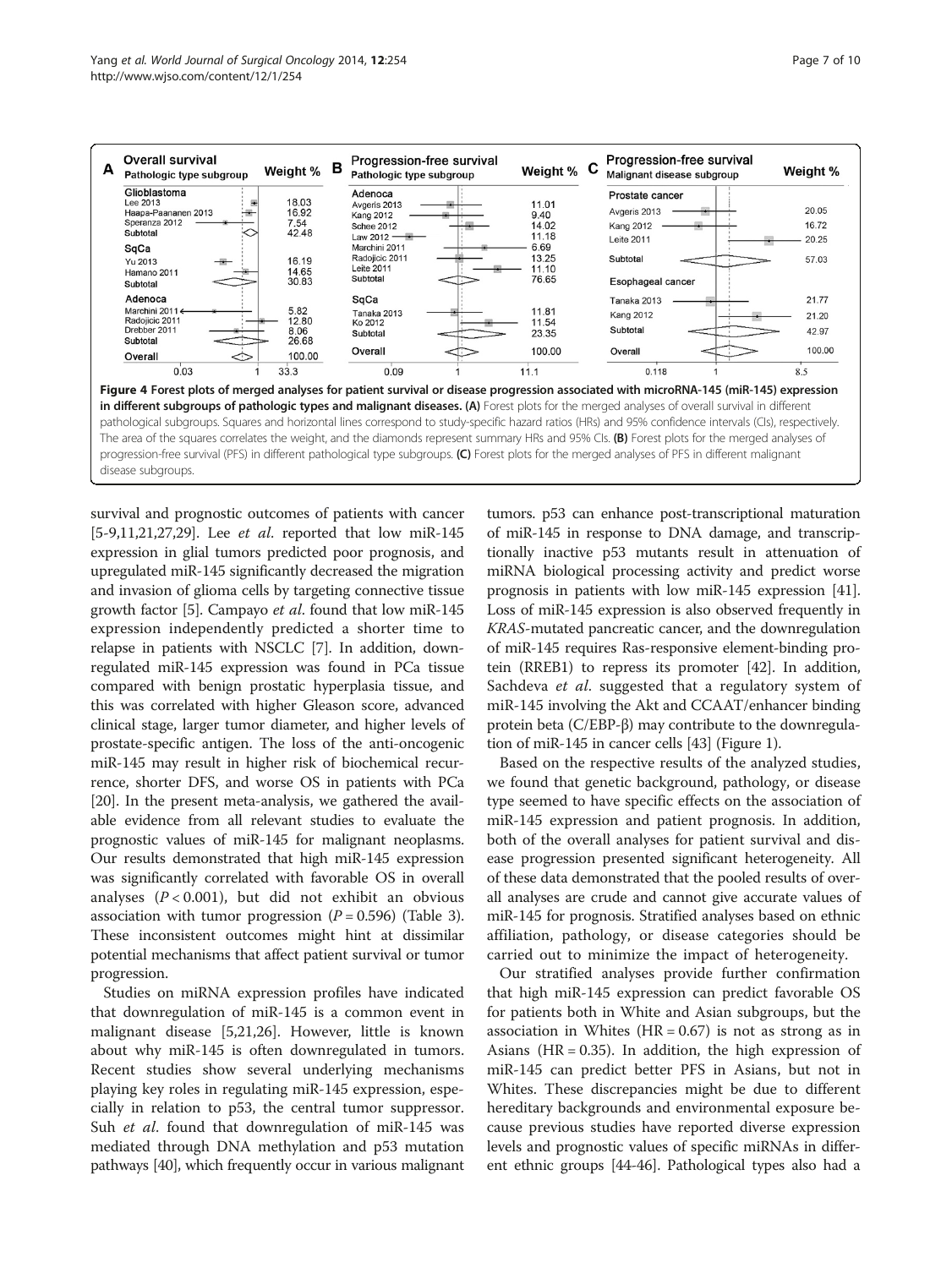<span id="page-7-0"></span>considerable impact on the prognostic role of miR-145. High expression of miR-145 seemed to be predict favorable OS in patients with SCC or glioblastoma but not adenocarcinoma, but these results need to be confirmed by further research.

These results indicate that miR-145 is a promising biomarker to predict prognosis for patients with cancers. However, the conclusion is not sufficiently persuasive, and needs to be further refined for several reasons. First, no independent studies for black were included in our analysis, and this omission might hinder comprehensive investigation. Second, the number of analyzed studies was not adequate, which weakens the reliability of our results and hindered the execution of some subgroup analyses. Furthermore, all the studies included in our meta-analysis were retrospective, and no prospective studies were available, which also weakens the values of pooled results. Third, although there was no evidence of obvious publication bias in this meta-analysis, there is a possibility of language bias because only studies published in English were included. In addition, the tendency for authors and journals to publish only studies with positive results may also be a source of bias. Fourth, the expression of miR-145 was detected by tissue samples in all of the analyzed articles except one, which used serum. Different results might be obtained for detection of miR-145 in peripheral blood samples. Furthermore, as a cancer biomarker, detection of miR-145 ub serum samples is more convenient, faster and more acceptable for patients to dynamically monitor their prognosis and therapeutic effects through their lifetime. Therefore, the association between patient prognosis and serum expression of miR-145 should be further investigated. Fifth, it remains unknown whether miR-145 should be used as an independent biomarker or as part of a combination of several biomarkers for predicting tumor prognosis. Using Cox proportional regression analysis, Avgeris et al. demonstrated that patients with PCa who had lower miR-145 expression exhibited a significantly higher risk for disease recurrence. Furthermore, this unfavorable prognosis, associated with low miR-145 expression, was independent of patient Gleason score, clinical stage, PSA levels, and age [\[20\]](#page-8-0). Law et al. also reported that miR-145 independently coordinated the regulation of many components along the IGF pathway via its multigene targets, and was an independent prognostic predictor [\[9](#page-8-0)]. By contrast, Huang et al. claimed that the downregulation of a combination of six miRNAs including miR-145 was significantly correlated with advanced stage, lymph node metastasis, and poor prognosis in small cell carcinoma of the cervix [[26](#page-8-0)]. Liu et al. also reported that Fascin Homolog 1 (FSCN1) could be co-regulated by miR-43 and miR-145, and suggested the combination of miR-143 and miR-145 as a potential biomarker for the prognosis of esophageal

cancer [\[47](#page-9-0)]. The combined application of miR-145 with other miRNAs might confer more specificity for predicting patient prognosis in various malignant diseases, but this hypothesis needs to be proved by more clinical research.

## Conclusions

Our meta-analysis results indicate that high miR-145 expression is more suitable as a biomarker to predict favorable patient survival rather than to predict tumor progression, especially for SCC and glioblastoma in Asians. Given the current insufficient evidence, further investigations and more studies are needed to focus on the relationship between miR-145 expression and patient prognosis.

#### Abbreviations

CI: Confidence interval; DFS: Disease-free survival; HCC: Hepatocellular carcinoma; HNC: Head and neck cancer; HR: Hazard ratio; I<sup>2</sup>: Higgins I-squared statistic; MFS: Metastasis-free survival; miR-145: MicroRNA-145; miRNA: MicroRNA; NSCLC: Non-small cell lung cancer; OS: Overall survival; PCa: Prostate cancer; PFS: Progression-free survival; qRT-PCR: Quantitative reverse transcription PCR; RFS: Recurrence-free survival.

#### Competing interests

The authors declare that they have no conflict of interests.

#### Authors' contributions

JY and JL conceived and designed the study; JC and CC collected the data; YX and XS checked and verified the data input by JC and CC; JZ and JC performed statistical analyses; JY and JZ drafted the manuscript; and JY and JL revised the manuscript. All authors have read and approved the final version.

#### Author details

<sup>1</sup>Department of Urology, First Affiliated Hospital of Nanjing Medical University, Nanjing 210029, China. <sup>2</sup>Department of General Surgery, Nanjing Hospital Affiliated to Nanjing Medical University, Nanjing, China. <sup>3</sup>State Key Laboratory of Oral Diseases, West China School of Stomatology, Sichuan University, Chengdu, China. <sup>4</sup>Institute of Stomatology, Department of Oral and Maxillofacial Surgery, School of Stomatology, Nanjing Medical University, Nanjing, China.

## Received: 22 March 2014 Accepted: 20 July 2014 Published: 9 August 2014

#### References

- 1. Karakatsanis A, Papaconstantinou I, Gazouli M, Lyberopoulou A, Polymeneas G, Voros D: Expression of microRNAs, miR-21, miR-31, miR-122, miR-145, miR-146a, miR-200c, miR-221, miR-222, and miR-223 in patients with hepatocellular carcinoma or intrahepatic cholangiocarcinoma and its prognostic significance. Mol Carcinog 2013, 52(4):297–303.
- 2. Lu J, Getz G, Miska EA, Alvarez-Saavedra E, Lamb J, Peck D, Sweet-Cordero A, Ebert BL, Mak RH, Ferrando AA, Downing JR, Jacks T, Horvitz HR, Golub TR: microRNA expression profiles classify human cancers. Nature 2005, 435(7043):834–838.
- 3. Wang QZ, Xu W, Habib N, Xu R: Potential uses of microRNA in lung cancer diagnosis, prognosis, and therapy. Curr Cancer Drug Targets 2009, 9(4):572–594.
- 4. Rong M, Chen G, Dang Y: Increased MiR-221 expression in hepatocellular carcinoma tissues and its role in enhancing cell growth and inhibiting apoptosis in vitro. BMC Cancer 2013, 13:21.
- 5. Lee HK, Bier A, Cazacu S, Finniss S, Xiang C, Twito H, Poisson LM, Mikkelsen T, Slavin S, Jacoby E, Yalon M, Toren A, Rempel SA, Brodie C: microRNA-145 is downregulated in glial tumors and regulates glioma cell migration by targeting connective tissue growth factor. PLoS One 2013, 8(2):e54652.
- 6. Haapa-Paananen S, Chen P, Hellström K, Kohonen P, Hautaniemi S, Kallioniemi O, Perälä M: Functional profiling of precursor MicroRNAs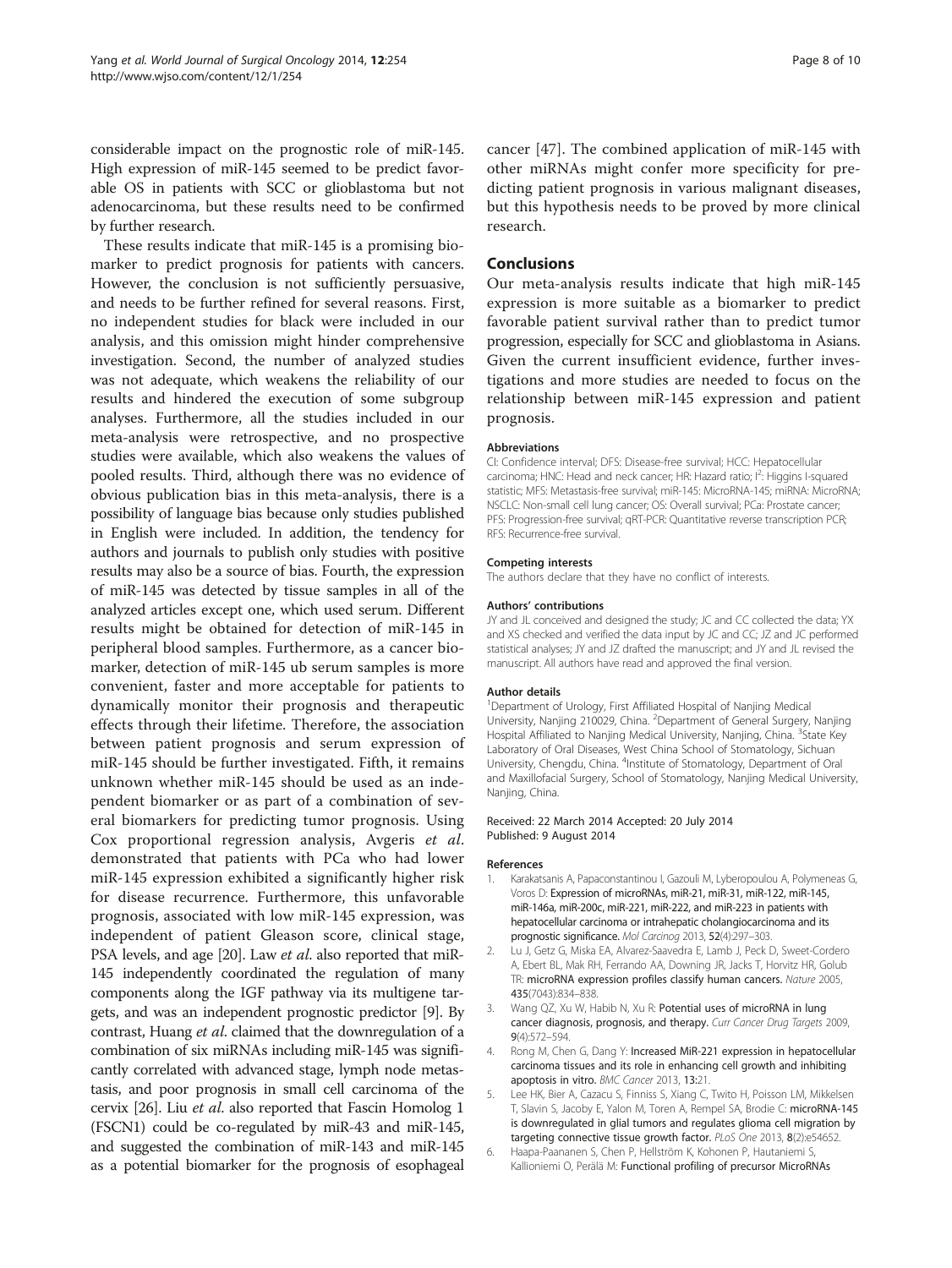<span id="page-8-0"></span>identifies MicroRNAs essential for glioma proliferation. PLoS One 2013, 8(4):e60930.

- 7. Campayo M, Navarro A, Viñolas N, Diaz T, Tejero R, Gimferrer JM, Molins L, Cabanas ML, Ramirez J, Monzo M, Marrades R: Low miR-145 and high miR-367 are associated with unfavourable prognosis in resected nonsmall cell lung cancer. Eur Respir J 2013, 41(5):1172–1178.
- 8. Shi B, Sepp-Lorenzino M, Prisco M, Linsley P, de Angelis T, Baserga R: Micro RNA 145 targets the insulin receptor substrate-1 and inhibits the growth of colon cancer cells. J Biol Chem 2007, 282:32582–32590.
- 9. Law PT, Ching AK, Chan AW, Wong QW, Wong CK, To KF, Wong N: miR-145 modulates multiple components of the insulin-like growth factor pathway in hepatocellular carcinoma. Carcinogenesis 2012, 33(6):1134–1141.
- 10. Sachdeva M, Zhu S, Wu F, Wu H, Walia V, Kumar S, Elble R, Watabe K, Mo YY: p53 represses c-Myc through induction of the tumor suppressor miR-145. Proc Natl Acad Sci U S A 2009, 106(9):3207–3212.
- 11. Yu CC, Tsai LL, Wang ML, Yu CH, Lo WL, Chang YC, Chiou GY, Chou MY, Chiou SH: miR145 targets the SOX9/ADAM17 axis to inhibit tumor-initiating cells and IL-6-mediated paracrine effects in head and neck cancer. Cancer Res 2013, 73(11):3425–3440.
- 12. Ko MA, Zehong G, Virtanen C, Guindi M, Waddell TK, Keshavjee S, Darling GE: microRNA expression profiling of esophageal cancer before and after induction chemoradiotherapy. Ann Thorac Surg 2012, 94(4):1094–1102. discussion 1102–3.
- 13. Leite KR, Tomiyama A, Reis ST, Sousa-Canavez JM, Sañudo A, Dall'Oglio MF, Camara-Lopes LH, Srougi M: microRNA-100 expression is independently related to biochemical recurrence of prostate cancer. J Urol 2011, 185(3):1118–1122.
- 14. Stroup DF, Berlin JA, Morton SC, Olkin I, Williamson GD, Rennie D, Moher D, Becker BJ, Sipe TA, Thacker SB: Meta-analysis of observational studies in epidemiology: a proposal for reporting. meta-analysis Of Observational Studies in Epidemiology (MOOSE) group. JAMA 2000, 283:2008–2012.
- 15. Parmar MK, Torri V, Stewart L: Extracting summary statistics to perform meta-analyses of the published literature for survival endpoints. Stat Med 1998, 17(24):2815–2834.
- 16. Williamson PR, Smith CT, Hutton JL, Marson AG: Aggregate data meta-analysis with time-to-event outcomes. Stat Med 2002, 21(22):3337–3351.
- 17. Tierney JF, Stewart LA, Ghersi D, Burdett S, Sydes MR: Practical methods for incorporating summary time-to-event data into metaanalysis. Trials 2007, 8:16.
- 18. DerSimonian R, Laird N: Meta-analysis in clinical trials. Control Clin Trials 1986, 7(3):177–188.
- 19. Egger M, Davey Smith G, Schneider M, Minder C: Bias in meta-analysis detected by a simple, graphical test. BMJ 1997, 315(7109):629–634.
- 20. Avgeris M, Stravodimos K, Fragoulis EG, Scorilas A: The loss of the tumour-suppressor miR-145 results in the shorter disease-free survival of prostate cancer patients. Br J Cancer 2013, 108(12):2573–2581.
- 21. Tang M, Lin L, Cai H, Tang J, Zhou Z: MicroRNA-145 downregulation associates with advanced tumor progression and poor prognosis in patientssuffering osteosarcoma. Onco Targets Ther 2013, 6:833–838.
- 22. Tanaka K, Miyata H, Yamasaki M, Sugimura K, Takahashi T, Kurokawa Y, Nakajima K, Takiguchi S, Mori M, Doki Y: Circulating miR-200c levels significantly predict response to chemotherapy and prognosis of patients undergoing neoadjuvant chemotherapy for esophageal cancer. Ann Surg Oncol 2013, 20(Suppl 3):S607-S615.
- 23. Speranza MC, Frattini V, Pisati F, Kapetis D, Porrati P, Eoli M, Pellegatta S, Finocchiaro G: NEDD9, a novel target of miR-145, increases the invasiveness of glioblastoma. Oncotarget 2012, 3(7):723–734.
- 24. Kang SG, Ha YR, Kim SJ, Kang SH, Park HS, Lee JG, Cheon J, Kim CH: Do microRNA 96, 145 and 221 expressions really aid in the prognosis of prostate carcinoma? Asian J Androl 2012, 14(5):752–757.
- 25. Schee K, Boye K, Abrahamsen TW, Fodstad Ø, Flatmark K: Clinical relevance of microRNA miR-21, miR-31, miR-92a, miR-101, miR-106a and miR-145 in colorectal cancer. BMC Cancer 2012, 12:505.
- 26. Huang L, Lin JX, Yu YH, Zhang MY, Wang HY, Zheng M: Downregulation of six microRNAs is associated with advanced stage, lymph node metastasis and poor prognosis in small cell carcinoma of the cervix. PLoS One 2012, 7(3):e33762.
- 27. Marchini S, Cavalieri D, Fruscio R, Calura E, Garavaglia D, Fuso Nerini I, Mangioni C, Cattoretti G, Clivio L, Beltrame L, Katsaros D, Scarampi L, Menato G, Perego P, Chiorino G, Buda A, Romualdi C, D'Incalci M: Association between miR-200c and the survival of patients with stage I

epithelial ovarian cancer: a retrospective study of two independent tumour tissue collections. Lancet Oncol 2011, 12(3):273–285.

- 28. Radojicic J, Zaravinos A, Vrekoussis T, Kafousi M, Spandidos DA, Stathopoulos EN: MicroRNA expression analysis in triple-negative (ER, PR and Her2/neu) breast cancer. Cell Cycle 2011, 10(3):507–517.
- 29. Hamano R, Miyata H, Yamasaki M, Kurokawa Y, Hara J, Moon JH, Nakajima K, Takiguchi S, Fujiwara Y, Mori M, Doki Y: Overexpression of miR-200c induces chemoresistance in esophageal cancers mediated through activation of the Akt signaling pathway. Clin Cancer Res 2011, 17(9):3029–3038.
- 30. Drebber U, Lay M, Wedemeyer I, Vallböhmer D, Bollschweiler E, Brabender J, Mönig SP, Hölscher AH, Dienes HP, Odenthal M: Altered levels of the onco-microRNA 21 and the tumor-supressor microRNAs 143 and 145 in advanced rectal cancer indicate successful neoadjuvant chemoradiotherapy. Int J Oncol 2011, 39(2):409–415.
- 31. Bai Y, Liao H, Liu T, Zeng X, Xiao F, Luo L, Guo H, Guo L: MiR-296-3p regulates cell growth and multi-drug resistance of human glioblastoma by targeting ether-à-go-go (EAG1). Eur J Cancer 2013, 49(3):710–724.
- 32. Dudda JC, Salaun B, Ji Y, Palmer DC, Monnot GC, Merck E, Boudousquie C, Utzschneider DT, Escobar TM, Perret R, Muljo SA, Hebeisen M, Rufer N, Zehn D, Donda A, Restifo NP, Held W, Gattinoni L, Romero P: MicroRNA-155 is required for effector CD8 (+) T cell responses to virus infection and cancer. Immunity 2013, 38(4):742–753.
- 33. Manavalan TT, Teng Y, Litchfield LM, Muluhngwi P, Al-Rayyan N, Klinge CM: Reduced expression of miR-200 family members contributes to antiestrogen resistance in LY2 human breast cancer cells. PLoS One 2013, 8(4):e62334.
- 34. Fu G, Brkić J, Hayder H, Peng C: MicroRNAs in human placental development and pregnancy complications. Int J Mol Sci 2013, 14(3):5519–5544.
- 35. DeCastro AJ, Dunphy KA, Hutchinson J, Balboni AL, Cherukuri P, Jerry DJ, DiRenzo J: miR203 mediates subversion of stem cell properties during mammary epithelial differentiation via repression of ΔNP63α and promotes mesenchymal-to-epithelial transition. Cell Death Dis 2013, 4:e514.
- 36. Ferracin M, Veronese A, Negrini M: Micromarkers: miRNAs in cancer diagnosis and prognosis. Expert Rev Mol Diagn 2010, 10:297-308.
- 37. Kim DJ, Linnstaedt S, Palma J, Park JC, Ntrivalas E, Kwak-Kim JY, Gilman-Sachs A, Beaman K, Hastings ML, Martin JN, Duelli DM: Plasma components affect accuracy of circulating cancer-related microRNA quantitation. J Mol Diagn 2012, 14(1):71–80.
- 38. Landi MT, Zhao Y, Rotunno M, Koshiol J, Liu H, Bergen AW, Rubagotti M, Goldstein AM, Linnoila I, Marincola FM, Tucker MA, Bertazzi PA, Pesatori AC, Caporaso NE, McShane LM, Wang E: MicroRNA expression differentiates histology and predicts survival of lung cancer. Clin Cancer Res 2010, 16:430–441.
- <sup>2</sup> Yu SL, Chen HY, Chang GC, Chen CY, Chen HW, Singh S, Cheng CL, Yu CJ, Lee YC, Chen HS, Su TJ, Chiang CC, Li HN, Hong QS, Su HY, Chen CC, Chen WJ, Liu CC, Chan WK, Chen WJ, Li KC, Chen JJ, Yang PC: MicroRNA signature predicts survival and relapse in lung cancer. Cancer Cell 2008, 13:48-57.
- 40. Suh SO, Chen Y, Zaman MS, Hirata H, Yamamura S, Shahryari V, Liu J, Tabatabai ZL, Kakar S, Deng G, Tanaka Y, Dahiya R: MicroRNA-145 is regulated by DNA methylation and p53 gene mutation in prostate cancer. Carcinogenesis 2011, 32:772–778.
- 41. Suzuki HI, Yamagata K, Sugimoto K, Iwamoto T, Kato S, Miyazono K: Modulation of microRNA processing by p53. Nature 2009, 460:529–533.
- 42. Kent OA, Chivukula RR, Mullendore M, Wentzel EA, Feldmann G, Lee KH, Liu S, Leach SD, Maitra A, Mendell JT: Repression of the miR-143/145 cluster by oncogenic Ras initiates a tumor-promoting feed-forward pathway. Genes Dev 2010, 24(24):2754–2759.
- 43. Sachdeva M, Liu Q, Cao J, Lu Z, Mo YY: Negative regulation of miR-145 by C/EBP-β through the Akt pathway in cancer cells. Nucleic Acids Res 2012, 40(14):6683–6692.
- Yazici H, Zipprich J, Peng T, Akisik EZ, Tigli H, Isin M, Akisik EE, Terry MB, Senie RT, Li L, Peng M, Liu Z, Dalay N, Santella RM: Investigation of the miR16-1  $(C > T) + 7$  substitution in seven different types of cancer from three ethnic groups. J Oncol 2009, 2009:827532.
- 45. Bovell LC, Shanmugam C, Putcha BD, Katkoori VR, Zhang B, Bae S, Singh KP, Grizzle WE, Manne U: The prognostic value of microRNAs varies with patient race/ethnicity and stage of colorectal cancer. Clin Cancer Res 2013, 19(14):3955–3965.